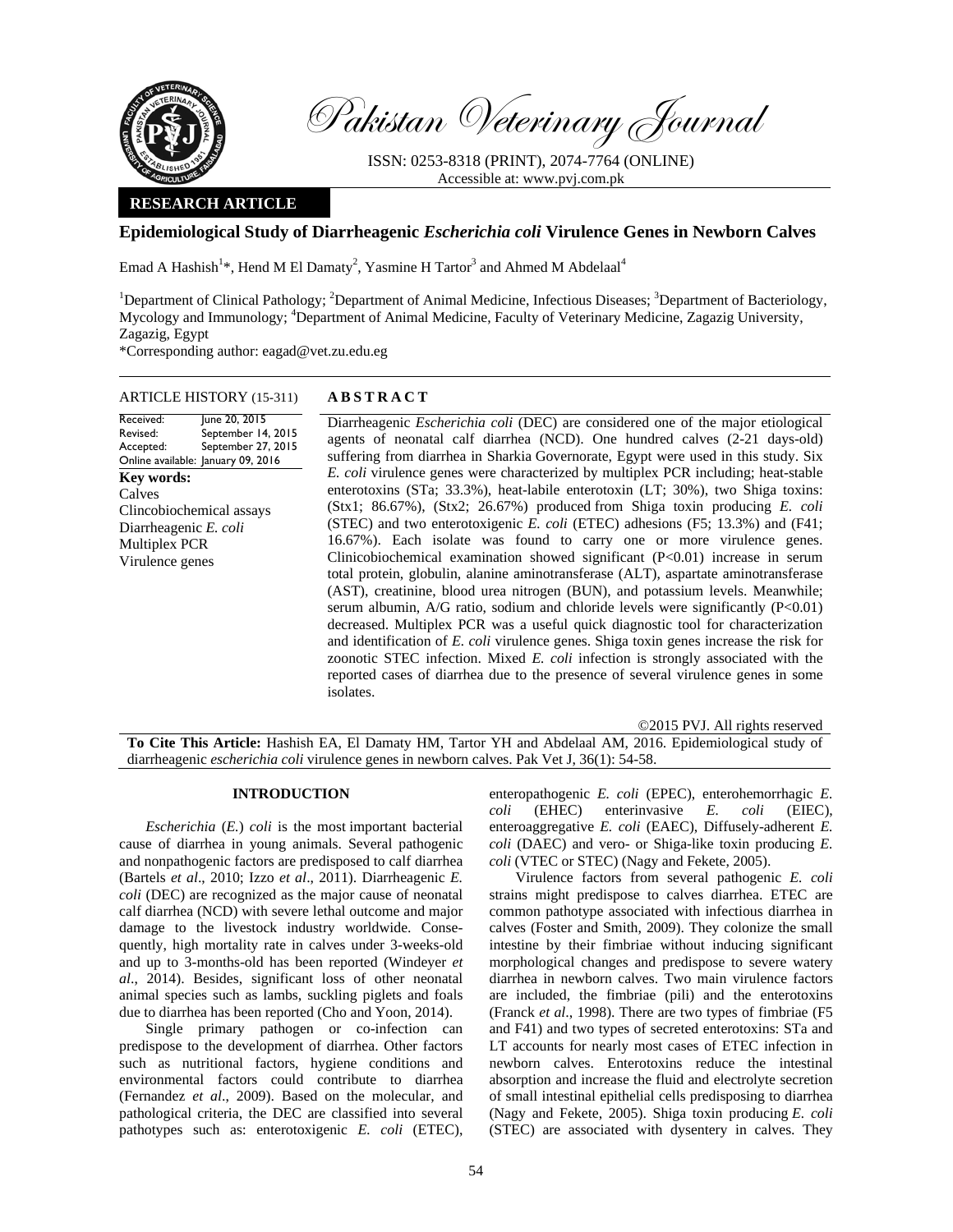secrete two different Shiga toxins: Stx1 and Stx2. Similarly; zoonotic *E. coli* O157:H7 it secretes Shiga toxins and termed EHEC. They are associated with hemorrhagic colitis and hemolytic uremic syndrome (HUS) (Moxley, 2004). Other reports previously isolate *E. coli* O157:H7 strains from fecal samples of calves (Dastmalchi and Ayremlou, 2012).

The socioeconomic and zoonotic significance increase the concern regarding the importance of the DEC virulence factors. Consequently, the aim of the present work was to provide a critical analysis of the DEC virulence genes among NCD. Molecular characterization was done through multiplex PCR as a quick and reliable tool for screening of DEC (Bauer *et al*., 2007). Clinicobiochemical assays were utilized to access the general health condition through liver and kidney function tests in combination with the molecular diagnosis.

### **MATERIALS AND METHODS**

**Animals & clinical examination:** One-year study for molecular characterization of the DEC in neonatal calves was carried out during the period of October 2013 to September 2014. Twenty calves showed no symptoms of diarrhea were used as negative control. The selected diarrheic calves (n=100) based on the signs of diarrhea on physical examination. Calves resided on several farms (each had >50 animals), in Sharkia Governorate, Egypt. Neonatal calves (2-21 days-old) showed symptoms of watery diarrhea at the time of sampling. Each calf underwent a clinical examination (Radostits, 2000), including general behavior, appearance, suckling reflex and degree of dehydration (skin tent test). Body temperature, pulse rate, respiratory rate, capillary refill time and case history were recorded. This study has been carried out in accordance with the principles and guidelines of Animal Care and Use with the help of veterinarians of the selected farms.

**Fecal sampling and** *E. coli* **isolation:** Fecal samples were collected using sterile rectal swabs, and directly placed into sterile plastic tubes containing Stuart medium. Samples were plated onto MacConkey's agar plates and incubated overnight at 37°C. Lactose positive colonies were randomly selected from each sample and confirmed to be *E. coli* by standard biochemical tests. Colonies were sub-cultured on Eosin methylene blue agar for characteristic metallic sheen of *E. coli*. Positive isolates were stored at -80°C in tryptic soy broth containing 20% glycerol until use.

**Blood sampling:** Blood samples were collected from jugular vein. Blood (2.5 mL) were allowed to flow smoothly into vacutainer tubes containing no anticoagulant and left to clot. Serum was separated by centrifugation at 3000 rpm for 15 minutes and collected using sterile Pasteur pipettes. The collected serum was transferred to sterile labeled Eppendorf tubes for biochemical analysis. All calves were allowed to rest during and after the blood samples collection.

**DNA extraction and Multiplex PCR:** Multiplex PCR was used to identify STa, LT, Stx1, Stx2, F5 and F41 virulence genes (Franck *et al*., 1998). Bacterial cell boiling used for DNA extraction (Gholoobi *et al*., 2014). Collected DNA used for PCR reaction. Each reaction (40 µl) contains 5 µl of DNA template, 25 µl Max PCR Master Mix,  $1 \mu l$  of each primer (20 pmol) (Table 1) and 9 µl of nuclease free water. The amplification includes, initial denaturation at 94°C for 5 minutes. Annealing temperature was 58°C for (Stx1 and Stx2), 57°C for (STa and LT) and 50°C for (F5 and F41) and extension at 70°C for 10 minutes. PCR products were separated by electrophoresis on 1.5% agarose gel. A 100 bp DNA Ladder was used. Gel was visualized by a gel documentation system.

**Clinicobiochemical assays:** Serum total protein, albumin (Fernandez *et al*., 1966), alanine aminotransferase (ALT), aspartate aminotransferase (AST) (Reitman and Frankel, 1957), alkaline phosphatase (ALP) (Greco, 1950), blood urea nitrogen (Tabacco *et al*., 1979), creatinine (Heinegard and Tiderstrom, 1973), sodium, potassium and chloride levels were measured (Kulpmann, 1992). Serum globulin level was determined by subtracting the albumin from the total proteins. Albumin globulin ratio (A/G ratio) was estimated using albumin and globulin values.

**Statistical analysis:** Statistical Analysis System software package were used to analyze the data by using SAS for Windows, version 8 (SAS Institute, Cary, NC). Independent t-test has been utilized. Significant differences between means were represented by mean $\pm$ SE at a level of (P<0.01).

### **RESULTS**

**Clinical examination of the diarrheic calves**: Moderate to severe profuse watery diarrhea was observed in all infected calves. Nine of the infected calves appeared dull, depressed and recumbent with rapid respiration. All infected calves showed absence of suckling reflex, sunken eye with a space between eyeball and glob more than 0.5cm. Engorged eye capillary and congested conjunctiva mucous membrane, droopy ears, rough coat was reported in all infected calves. Corneal opacity was observed in one calf only. Six calves showed pyrexia with rectal temperature (39.5-41°C), meanwhile three calves had subnormal temperature (36-37.5°C) when compared with the control calves. Lateral recumbency and complete loss of consciousness has been reported. Severe case of diarrhea which ended with death was reported. Physical examination showed no clinical signs of disease in the control calves during the study period. One hundred neonatal calves with of diarrhea were used in this study. Five calves were at 2 days-old where four calves were at 4-5 days-old and their dams were not vaccinated during pregnancy. These calves were found to be raised in unhygienic conditions.

**Identification of virulence genes of** *E.-coli* **among diarrheic calves by PCR:** *E. coli* were isolated from thirty isolates (30%) and further characterized by multiplex PCR. Six DEC virulence genes (LT, STa, Stx1, Stx2, F5 and F41) were identified out of the thirty positive *E. coli* isolates. Multiplex PCR for the DEC virulence genes was summarized in Fig. 1. Amplicon of the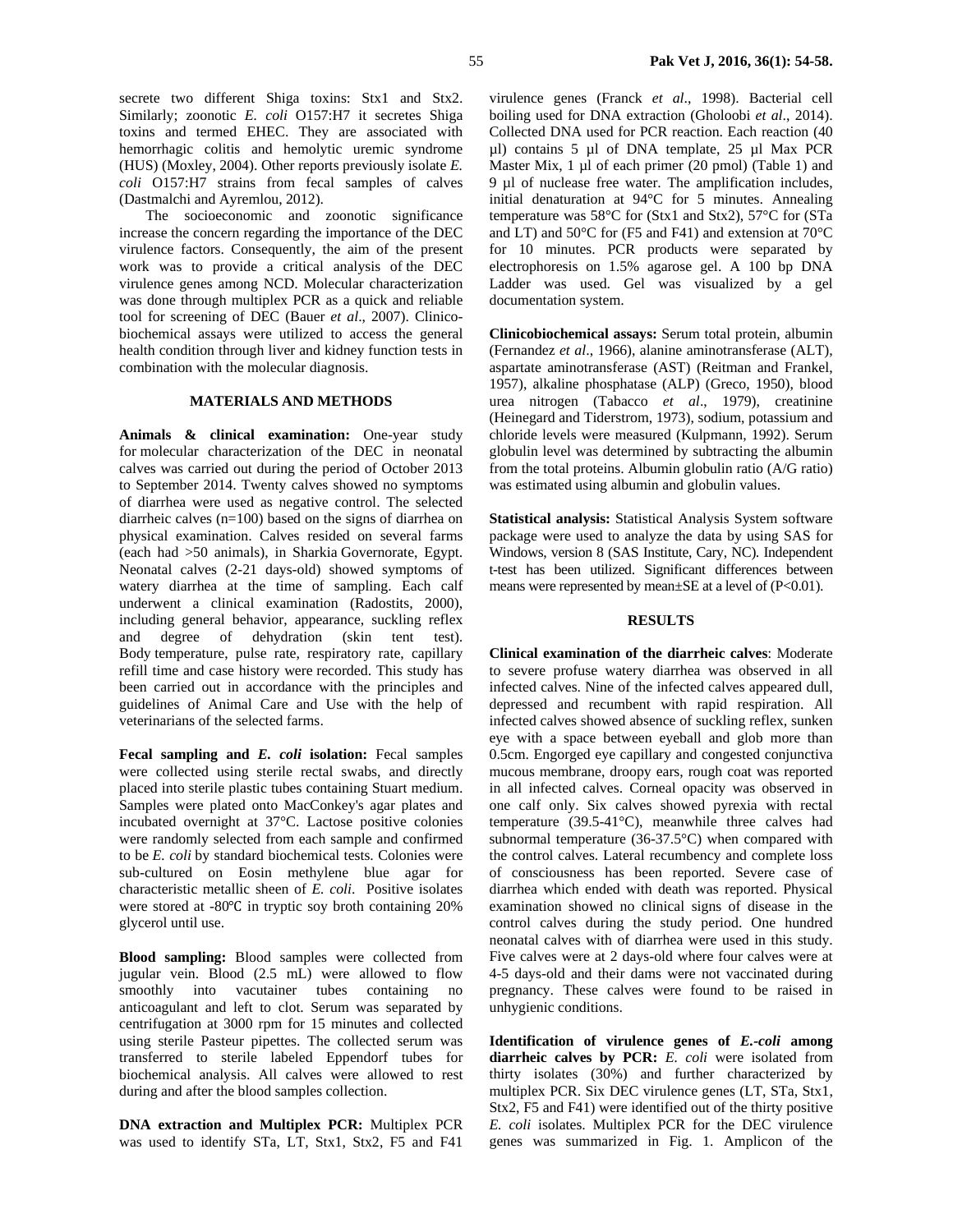

Fig. 1: Multiplex PCR for the DEC virulence genes where; N= negative control, Pos= positive control and M= DNA ladder. A) Lanes (1-30) showing the size of the fimbrial genes; F5 (314 bp) and F41 (380 bp). B) Lanes (1-30) showing the size of the enterotoxins; LT (605 bp) and STa (229 bp). C) Lanes (1-30) showing the size of the shiga toxins; Stx1 (614 bp) and Stx2 (779 bp).

**Table 1:** Primers used in multiplex PCR targeting virulence genes of thirty *E. coli* isolates from calves with diarrhea in Egypt. Three multiplex PCR reactions combine six genes as following; F5&F41, STa & LT and Stx1 & Stx2.

| Target gene | Primers sequences 5 -3          | Amplicon size     | Reference               |
|-------------|---------------------------------|-------------------|-------------------------|
| FS(F)       | <b>TATTATCTTAGGTGGTATGG</b>     | 314 <sub>bp</sub> | (Franck et al., 1998)   |
| F5(R)       | <b>GGTATCCTTTAGCAGCAGTATTTC</b> |                   |                         |
| F4I(F)      | <b>GCATCAGCGGCAGTATCT</b>       | 380 bp            | (Franck et al., 1998)   |
| F4I(R)      | <b>GTCCCTAGCTCAGTATTATCACCT</b> |                   |                         |
| STa(F)      | GAAACAACATGACGGGAGGT            | 229 bp            | (Lee et al., 2008)      |
| STa(R)      | GCACAGGCAGGATTACAACA            |                   |                         |
| $LT$ (F)    | <b>GGTTTCTGCGTTAGGTGGAA</b>     | 605 bp            | (Lee et al., 2008)      |
| LT(R)       | <b>GGGACTTCGACCTGAAATGT</b>     |                   |                         |
| StxI(F)     | <b>ACACTGGATGATCTCAGTGG</b>     | 614bp             | (Dipineto et al., 2006) |
| StxI(R)     | CTGAATCCCCCTCCATTATG            |                   |                         |
| Stx2(F)     | CCATGACAACGGACAGCAGTT           | 779 bp            | (Dipineto et al., 2006) |
| Stx2(R)     | <b>CCTGTCAACTGAGCAGCACTTTG</b>  |                   |                         |

predicted size was confirmed, LT (605 bp), STa (229 bp), Stx1 (614 bp), Stx2 (779 bp), F5 (314 bp) and F41 (380 bp). Distribution of the virulence genes among the thirty *E. coli* isolates were summarized in Table 2. Enterotoxin-producing *E. coli* (ETEC) has been identified. The identified enterotoxins were LT gene (9 of 30, 30%) and STa gene (10 of 30, 33.30%). Four isolates (2, 6, 18 and 23) out of the 30 *E. coli* isolates shared both LT and STa genes (13.3%). Shiga toxin-producing *Escherichia coli* (STEC) were detected. The identified shiga toxin genes were Stx1 (26 of 30, 86.67%), Stx2 (8 of 30, 26.67%). Stx1 virulence gene was the predominant virulence gene. Eight isolates (2, 4, 6, 10, 12, 18, 24 and 30) out of the 30 *E. coli* isolates shared both Stx1 and Stx2 genes (26.67%). The ETEC fimbrial virulence genes have been identified. The adhesins genes identified were F41 (5 of 30, 16.67%) and F5 (4 of 30, 13.3%). Three isolates (1, 9 and 30) out of the 30 *E. coli* isolates shared both F41 and F5 genes (10%). The isolated DEC virulence genes are summarized in Fig. 1 and Table 2 and showed the prevalence of Stx1 gene among other virulence genes.

**Clinicobiochemical parameters:** Significant decrease  $(P<0.01)$  in the albumin level and the A/G ration with

significant increase  $(P<0.01)$  in the globulin and total protein levels were detected among calves with diarrhea (Table 3). Alteration in the activities of hepatic marker enzymes such as serum alanine aminotransferase (ALT) and serum alkaline phosphatase (ALP) has been reported. A Significant increase (P<0.01) in the ALT and ALP levels with non-significant change in the serum AST activity were reported (Table 3). Alteration in the renal function tests and electrolyte has been detected. Serum urea and creatinine levels showed significant increases (P<0.01) in diarrheagenic calves. Significant decrease in the levels of sodium and chloride levels with significant increase in serum potassium levels (P<0.01) has been detected. Disturbance in serum electrolyte levels was reported in diarrheagenic calves. Significant decrease (P<0.01) in the serum sodium and chloride levels with significant increase  $(P<0.01)$  in the serum potassium levels in diarrheagenic calves was observed (Table 3).

#### **DISCUSSION**

This study focusing on the molecular characterization of the DEC virulence genes with clinicobiochemical assays in calves suffering from diarrhea. Interaction between several management and environmental factors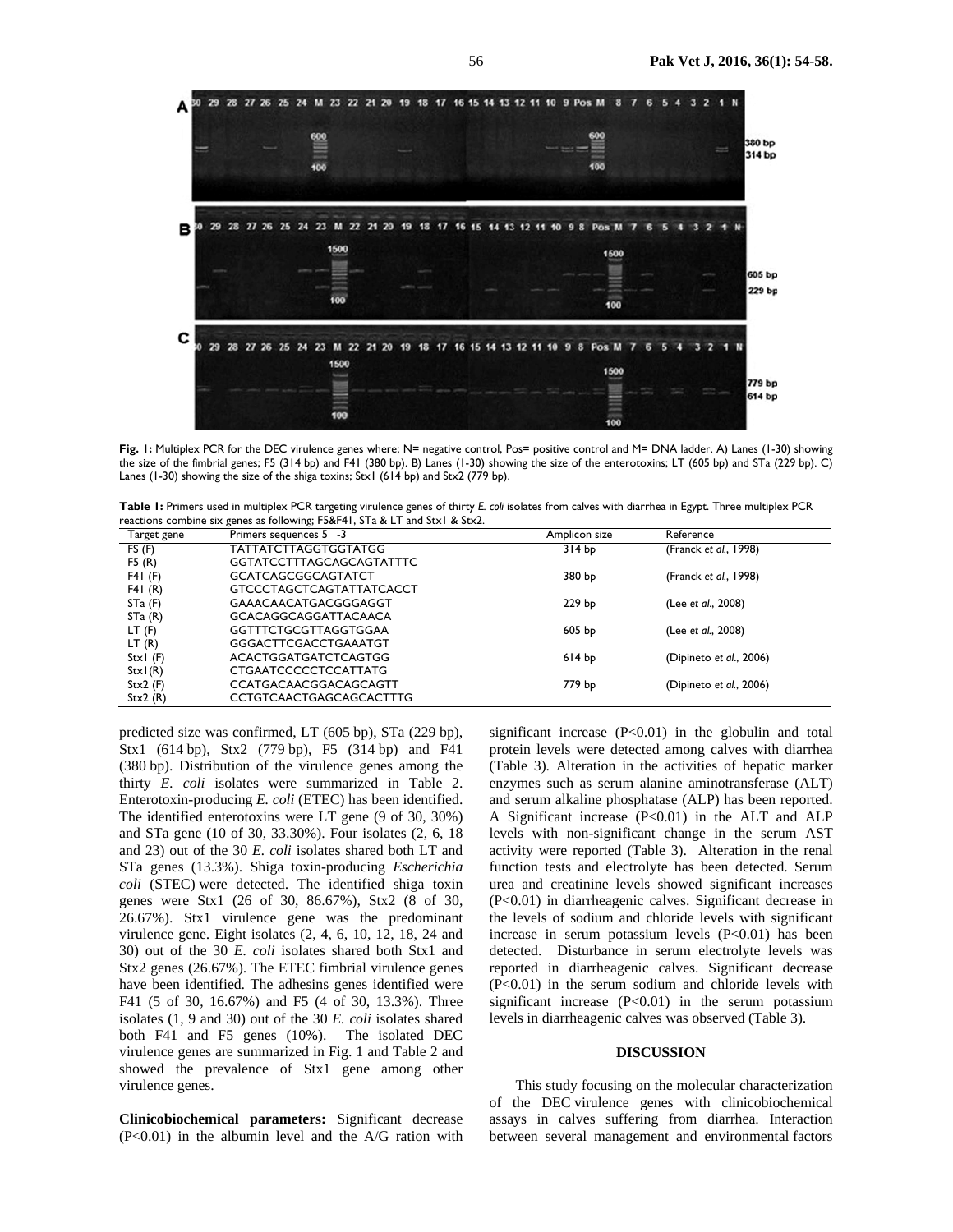**Table 2:** Distribution of virulence genes among the thirty *E. coli* isolates from calves with diarrhea in Egypt

| Virulence gene       | F41       | F5        | LT        | STa       | Stxl      | Stx2      |
|----------------------|-----------|-----------|-----------|-----------|-----------|-----------|
| Isolate I            | $\ddot{}$ | $\ddot{}$ | -         |           | $\ddot{}$ |           |
| Isolate <sub>2</sub> |           |           | $\ddot{}$ | +         | +         | $\ddot{}$ |
| Isolate 3            |           |           |           |           |           |           |
| Isolate 4            |           |           |           |           | $\ddot{}$ | $\ddot{}$ |
| Isolate 5            |           |           |           |           |           |           |
| Isolate 6            |           |           | +         | +         | +         | +         |
| Isolate 7            |           |           |           | $\ddot{}$ | +         |           |
| Isolate 8            |           |           | $\ddot{}$ |           | $\ddot{}$ |           |
| Isolate 9            | $\ddot{}$ | ÷         | $\ddot{}$ |           | +         |           |
| Isolate 10           | +         |           |           | +         | +         | +         |
| Isolate II           |           |           |           | +         | +         |           |
| Isolate 12           |           |           |           |           | +         | $\ddot{}$ |
| Isolate 13           |           |           |           |           | $\ddot{}$ |           |
| Isolate 14           |           |           |           | +         | +         |           |
| Isolate 15           |           |           |           |           | +         |           |
| Isolate 16           |           |           |           |           | $\ddot{}$ |           |
| Isolate 17           |           |           |           |           | $\ddot{}$ |           |
| Isolate 18           |           |           |           | +         | $\ddot{}$ |           |
| Isolate 19           |           | +         |           | +         | +         |           |
| Isolate 20           |           |           |           |           | +         |           |
| Isolate 21           |           |           |           |           | +         |           |
| Isolate 22           |           |           | $\ddot{}$ |           | +         |           |
| Isolate 23           |           |           | $\ddot{}$ | +         | $\ddot{}$ |           |
| Isolate 24           |           |           | +         |           | +         | +         |
| Isolate 25           |           |           |           |           | +         |           |
| Isolate 26           |           |           |           |           | $\ddot{}$ |           |
| Isolate 27           |           |           |           |           | +         |           |
| Isolate 28           |           |           |           |           | $\ddot{}$ |           |
| Isolate 29           |           |           | +         |           |           |           |
| Isolate 30           | $\ddot{}$ | Ŧ.        |           | $\ddot{}$ | $\ddot{}$ | $\ddot{}$ |
| Total                | 5         | 4         | 9         | 10        | 26        | 8         |
|                      | (16.67%)  | (13.3%)   | (30%)     | (33.3%)   | (86.67%)  | (26.67%)  |

**Table 3:** Serum biochemical parameters in the negative control calves and *E. coli* Diarrheic calves

| Parameters     | Unit   | Control calves    | E. coli Diarrheic calves |
|----------------|--------|-------------------|--------------------------|
| Total protein  | g/dl   | $67.34 \pm 1.53$  | 82.53±2.00*              |
| <b>Albumin</b> | g/dl   | 40.06±1.89        | 30.50±2.25*              |
| Globulin       | g/dl   | $26.74 \pm 2.00$  | $52.03 \pm 2.44*$        |
| A/G            | Ratio  | $1.50 \pm 0.42$   | $0.59 \pm 0.33*$         |
| <b>ALT</b>     | U/L    | $19.95 \pm 0.45$  | 23.80±0.25*              |
| <b>AST</b>     | U/L    | 35.70±1.00        | 45.50±1.75*              |
| ALP            | U/L    | $16.94 \pm 0.30$  | $18.50 \pm 2.25$         |
| <b>BUN</b>     | mmol/L | $12.83 \pm 1.25$  | 27.55±2.00*              |
| Creatinine     | mmol/L | 109.06±4.89       | 232.60±6.72*             |
| Sodium         | mEg/L  | $133.55 \pm 2.00$ | $120.95 \pm 1.35*$       |
| Potassium      | mEq/L  | $5.30 \pm 0.75$   | $6.25 \pm 0.22$ *        |
| Chloride       | mEg/L  | $98.75 \pm 2.25$  | 79.50±1.00*              |

Values (mean+SE) bearing asterisk in arrow differ significantly (P<0.01) as compared to control.

could end up with diarrhea. Infectious diarrhea in calves is commonly associated with DEC. Therefore, screening of the DEC virulence genes is roughly needed. Persistence of the problem of NCD might associated with the poor environmental hygiene, failure to clearly understand the disease ecology, and biased epidemiological data (Younis *et al*., 2009). Although medications, and herd management have been implemented to minimize the economic loss, the NCD economic impact is still significant (Cho and Yoon, 2014). Several approaches should be considered for future control such as vaccination of the pregnant dams, and fluid therapy (Younis *et al*., 2009).

Multiplex PCR of fecal samples of calves with diarrhea identified six virulence genes associated with DEC. Four calves were at 2 days-old and 5 calves were at 4-5 days-old. The susceptibility of NCD was reported to be from the first 3-4 days of life or more than 1 week-old (Nagy and Fekete, 2005). ETEC are considered the major pathogen-causing diarrhea in new born calves (Younis *et* 

*al.*, 2009). In the current work, multiplex PCR was performed to investigate the virulence genes encoding for F5, F41 fimbriae and enterotoxins LT, Sta, Stx1 and Stx2.

Interestingly, in this study, we found that the F5 and F41-positive strains are not usually associated or encoded with enterotoxin genes (STa and LT) when analyzed by PCR. The enterotoxins prevalence was reported as follow: LT (30%), STa (33.3%). However, more than 86.67% of the positive isolates contained genes for Shiga toxin which would suggests the emergence of a new phenotype causing diarrhea in calves in Egypt. In our study, the prevalence of ETEC fimbrial gene was F5 (13.3%) and F41 (16.67%). The prevalence of F5 was previously reported 10.36% (Younis *et al*., 2009). Lower frequency of ETEC fimbrial virulence genes (5.3%) was recorded (Shams *et al*., 2012). The differences in the prevalence might be due to the difference in number of the samples, variations in region, managemental and hygienic measurements. The ETEC fimbrial genes identified by PCR were simple and rapid. It is previously reported that ETEC fimbrial antigen characterization by PCR does not require high purity of sample (Franck *et al*., 1998). Shiga toxin virulence genes were the most prevalent in all *E. coli* isolates. In this study, out of the thirty *E. coli* isolates 26 were positive for Stx1 and 8 was positive for Stx2 (26.67%). Stx1 virulence gene was the predominant virulence gene (86.67%). High frequency of *E. coli* isolates carrying the Stx1 gene was observed (Wani *et al*., 2007). Higher prevalence of stx2 gene has been reported (Irino *et al*., 2005). In other study, the stx1 gene was not detected, while the stx2 gene was found to be 93.1% (Karmali *et al*., 2003). It is known that the Stx2 toxins resulted in HUS in human more frequently than Stx1. Although Stx1 gene was the predominant gene in our study, still the zoonotic health hazard might be associated with the contaminated environment in this area.

Clinicobiochemical assays were performed through measuring the changes in the liver and kidney functions of the selected calves. Alteration in the proteinogram with unusual hyperproteinemia and hyperglobulinemia was found in association with diarrhea. It is expected that hyperproteinemia might be due to inadequate water intake or excessive water loss. The increase in the serum globulins level might be due to the increase in the immunoglobulins which indirectly reflect the serum total protein levels. Previous hypoalbuminemia is associated with diarrhea in human and animal (Chunlertrith *et al*., 1992). This is consistent with the results of the present study with a decrease in the serum albumin level. Consequently a decrease in the A/G ratio will be noticed. Liver enzymes such as ALT and AST have been used as an indicator of liver function. Our results showed an increase in both enzymes. An increase in both enzymes indicates liver function damage during the neonatal calf diarrhea (Grodzki *et al*., 1991). Creatinine and blood urea nitrogen (BUN) are considered important markers of renal function (Gowda *et al.*, 2010). An increase in the levels of creatinine and BUN was detected. This indicates an alteration in the kidney function. It is well known that the most important complications of diarrhea are the dehydration, acidosis and electrolyte abnormalities. In our study, the electrolyte imbalance was represented by hyponatremia with hypochloremia. In addition,